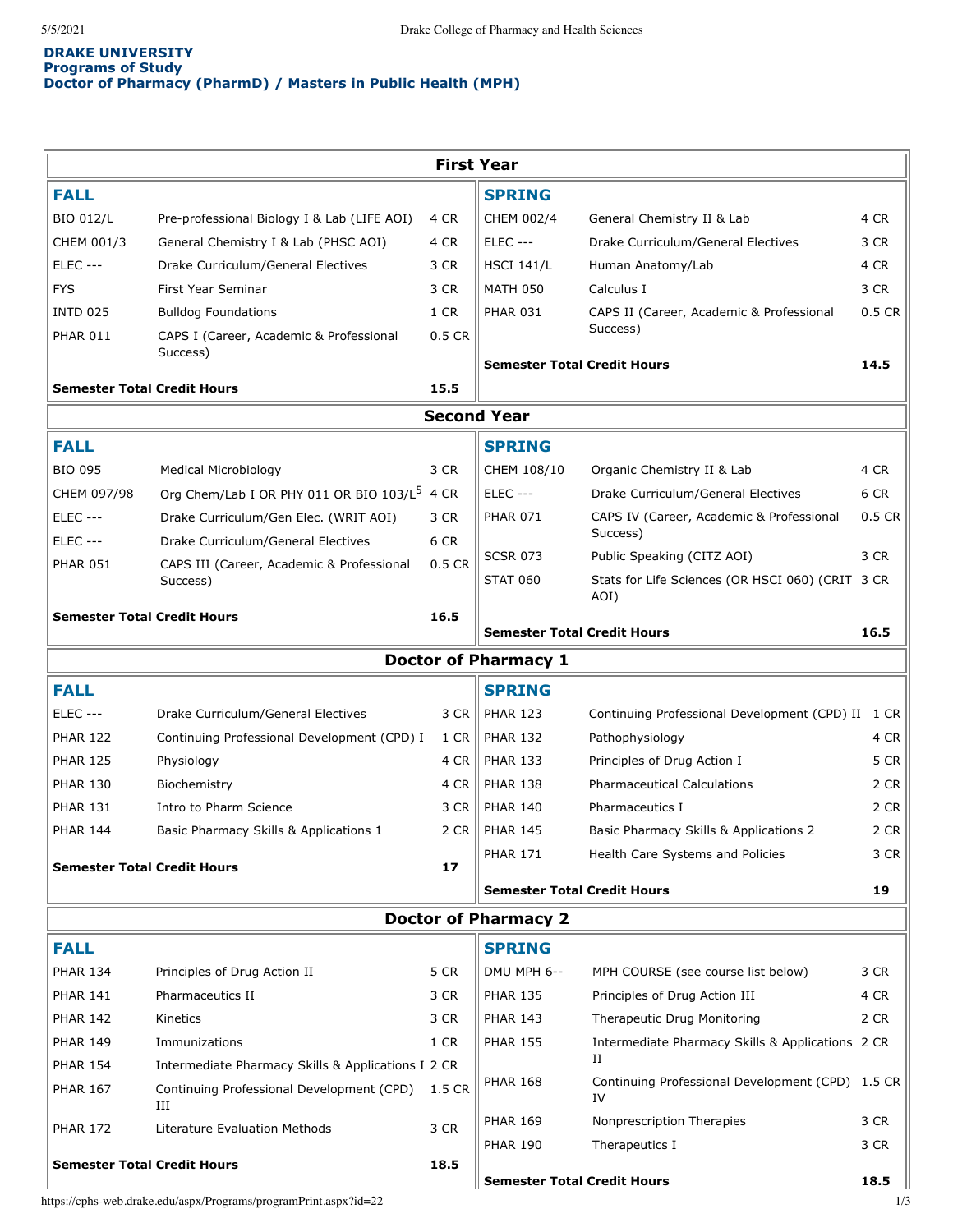| <b>Semester Total Credit Hours</b>               |                                                  | 12           |                                    |                                                  |              |  |  |  |  |
|--------------------------------------------------|--------------------------------------------------|--------------|------------------------------------|--------------------------------------------------|--------------|--|--|--|--|
| <b>SUMMER</b><br>DMU MPH 2--                     | ** See MPH Course List                           | <b>12 CR</b> |                                    |                                                  |              |  |  |  |  |
| <b>Semester Total Credit Hours</b>               |                                                  | 22           | <b>Semester Total Credit Hours</b> |                                                  | 18           |  |  |  |  |
| <b>FALL</b><br><b>PHAR 285</b>                   | Rotations                                        | 22 CR        | <b>SPRING</b><br><b>PHAR 285</b>   | Rotations                                        | <b>18 CR</b> |  |  |  |  |
| Doctor of Pharmacy 4 (12 months/May through May) |                                                  |              |                                    |                                                  |              |  |  |  |  |
|                                                  |                                                  |              | <b>Semester Total Credit Hours</b> |                                                  | 18           |  |  |  |  |
| <b>Semester Total Credit Hours</b>               |                                                  | 18           | <b>PHAR 192</b>                    | Therapeutics III                                 | 5 CR         |  |  |  |  |
| <b>PHAR 191</b>                                  | Therapeutics II                                  | 5 CR         | <b>PHAR 185</b>                    | VI<br>Advanced Pharmacy Skills & Applications II | 2 CR         |  |  |  |  |
| <b>PHAR 184</b>                                  | Advanced Pharmacy Skills & Applications I        | 2 CR         | <b>PHAR 176</b>                    | Continuing Professional Development (CPD)        | 2 CR         |  |  |  |  |
| <b>PHAR 175</b>                                  | Continuing Professional Development (CPD) V 2 CR |              | <b>PHAR 173</b>                    | Applied Social and Administrative Pharmacy       | 3 CR         |  |  |  |  |
| <b>PHAR 174</b>                                  | Management in Pharmacy                           | 3 CR         | <b>PHAR 162</b>                    | Pharmacy Law & Ethics                            | 3 CR         |  |  |  |  |
| DMU MPH 6--                                      | MPH COURSE (see course list below)               | 6 CR         | DMU MPH 6--                        | MPH COURSE (see course list below)               | 3 CR         |  |  |  |  |
| <b>FALL</b>                                      |                                                  |              | <b>SPRING</b>                      |                                                  |              |  |  |  |  |
| <b>Doctor of Pharmacy 3</b>                      |                                                  |              |                                    |                                                  |              |  |  |  |  |
| <b>Semester Total Credit Hours</b>               |                                                  | 3            |                                    |                                                  |              |  |  |  |  |
| <b>SUMMER</b><br>DMU MPH 6--                     | MPH COURSE (see course list below)               | 3 CR         |                                    |                                                  |              |  |  |  |  |
|                                                  |                                                  |              |                                    |                                                  |              |  |  |  |  |

## **Program Notes:**

.

Professional electives required by the PharmD program (5 credit hours) will be fulfilled by DMU MPH course work. P1 students entering Fall 2019 and prior were required to complete six (6) credits P-EL credits.

Students will typically apply for admission to the MPH program during the fall of the P2 year or after completion of 116 credits. The admission process and criteria are listed on the DMU MPH program web site: http://www.dmu.edu/mph/. PharmD students are also required to include a letter of support from the Drake University CPHS Dean's Office or their academic advisor. PharmD students who have completed the PCAT are not required to complete the GRE.

MPH Courses fulfilled by the PharmD course work (credit given following the completion of the PharmD degree):

• MPH 657 – Survey of Human Health – 3 credits

• Electives – PHAR 171 and PHAR 172 will be transferred in upon successful completion to meet 6 hours of elective credit for the MPH degree.

• MPH 658 – Internship: PHAR 285 (Clinical Rotations) can be taken as the MPH internship (all MPH internship requirements must be met and the site and preceptor approved by the DMU internship coordinator) Note – students must have completed or received credit for 24 credit hours of their MPH program of study to be eligible to take the MPH internship. Students may enroll in additional summer coursework while taking their PharmD and may complete final MPH courses after PharmD completion. A 7 year time limit for completing the MPH degree from the date of admission to the MPH program.

Students completing DMU course work are responsible for paying tuition for the MPH courses they take at DMU.

\*\* Des Moines University MPH Course List Core Courses MPH 620: Introduction to Graduae School & MPH Program - 1 cr. MPH 621: Overview of the U.S. Health Care System - 3 cr. MPH 650: Basic Statistics & Research - 3 cr. MPH 653: Public Health Administration & Management - 3 cr. MPH 655: Epidemiology - 3 cr. \*MPH 657:: Survey of Human Health & Disease (Satisfied with completion of PharmD degree) - 3 cr. MPH 671: Community Research Methods - 3 cr. MPH 625: Health Care Financial Management I - 3 cr. MPH 651: Occupational & Environmental Health - 3 cr. MPH 652: Public Health Law, Ethics and Policy - 3 cr. MPH 654: Social & Behavioral Sciences - 3 cr. MPH 645: Community Health Program Planning and Evaluation - 3 cr. \*MPH 658: Public Health Internship (With permission of MPH Internship Coordinator, may be satisfied with PHAR 285 rotation - 3 cr. MPH 660: Public Health Capstone - 2 cr. Total Semester Hours of Core Courses: 39 cr. (\*if MPH 620 Orientation was completed for 0 credits, core credits are 38)

## Elective Courses